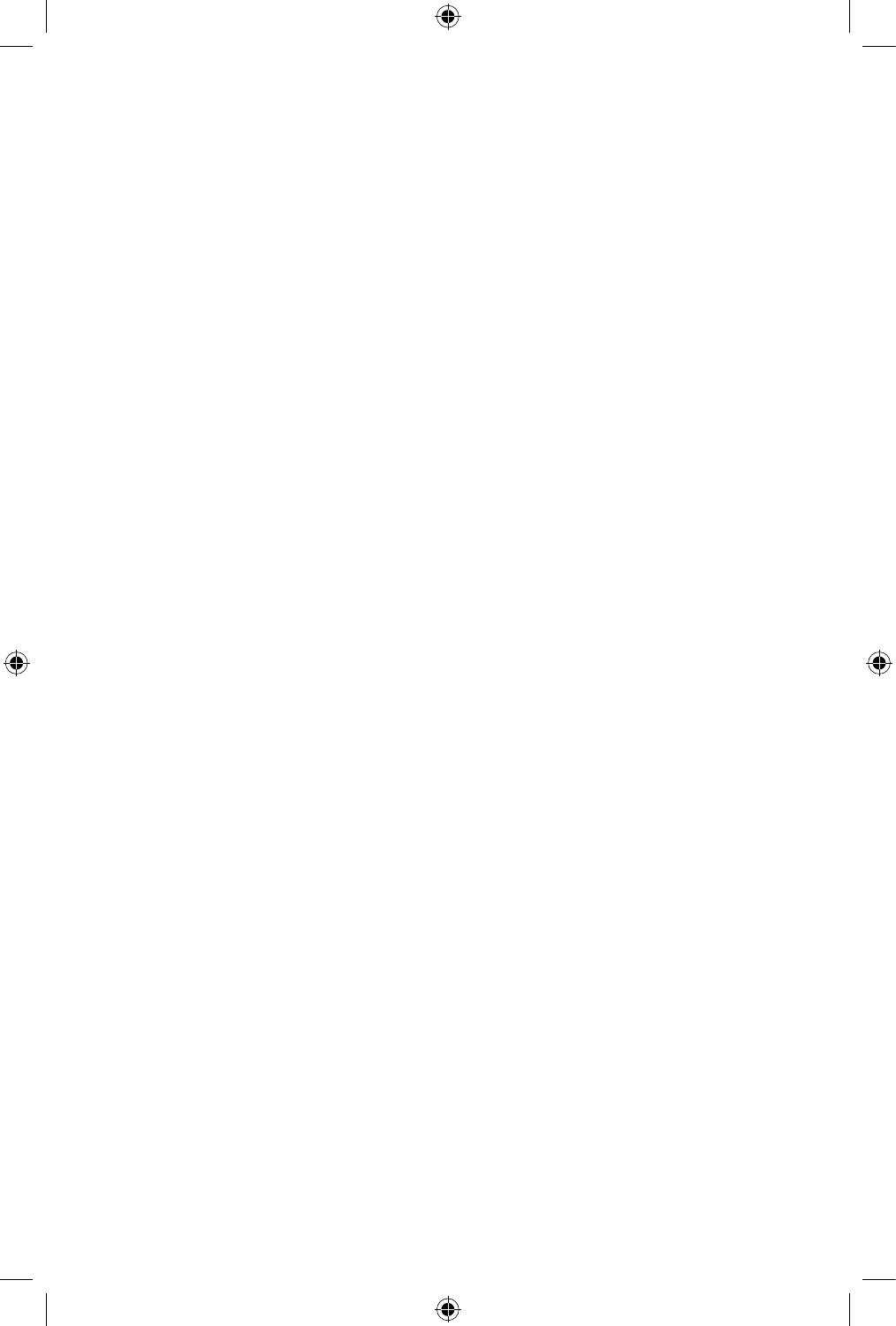# The Chaplin Machine

Slapstick, Fordism and the Communist Avant-Garde

Owen Hatherley

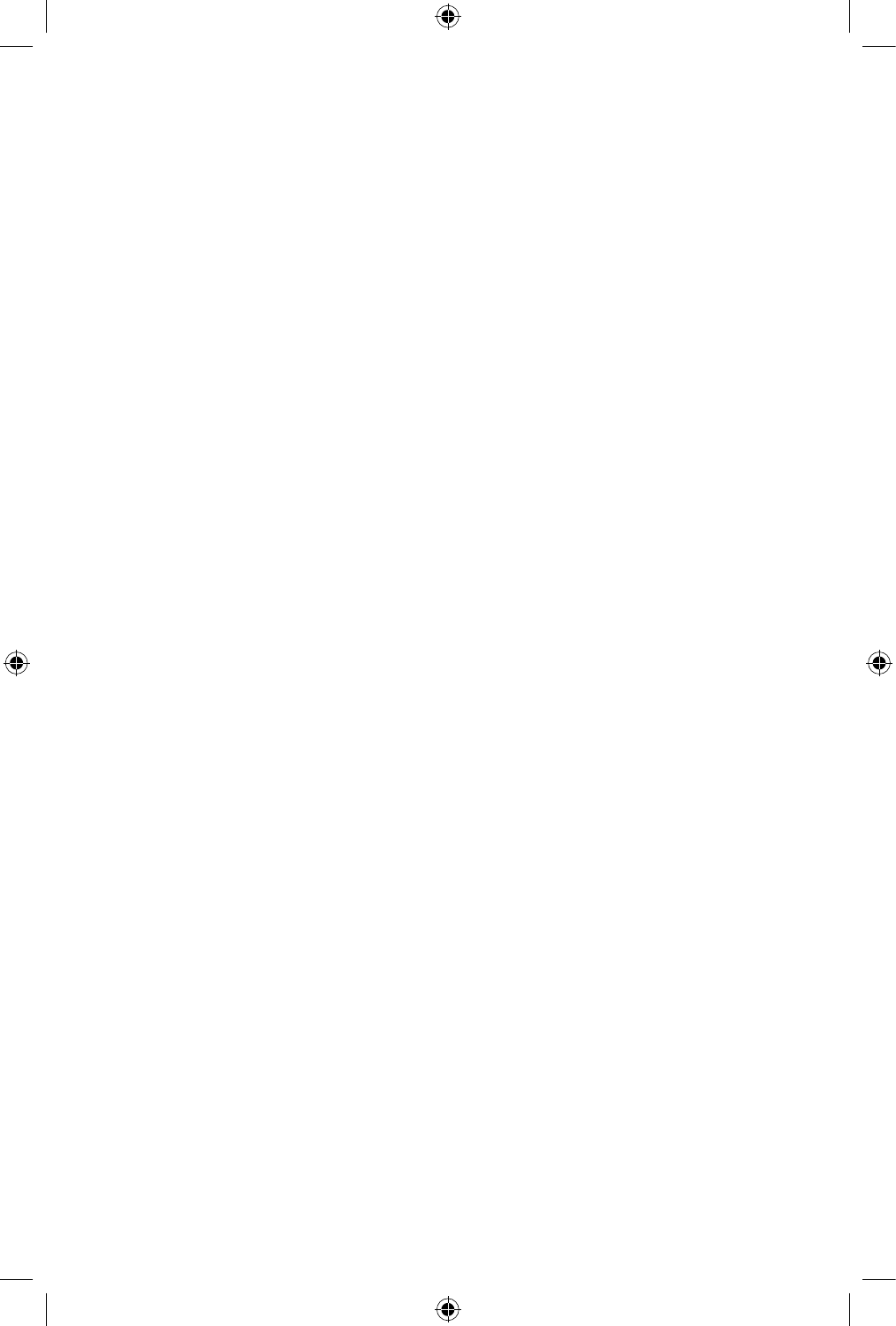First published 2016 by Pluto Press 345 Archway Road, London N6 5AA

www.plutobooks.com

Copyright © Owen Hatherley 2016

The right of Owen Hatherley to be identified as the author of this work has been asserted by him in accordance with the Copyright, Designs and Patents Act 1988.

Every effort has been made to trace copyright holders and to obtain their permission for the use of copyright material in this book. The publisher apologises for any errors or omissions in this respect and would be grateful if notified of any corrections that should be incorporated in future reprints or editions.

British Library Cataloguing in Publication Data A catalogue record for this book is available from the British Library

ISBN 978 0 7453 3601 5 Hardback ISBN 978 1 7837 1773 6 PDF eBook ISBN 978 1 7837 1775 0 Kindle eBook ISBN 978 1 7837 1774 3 EPUB eBook

This book is printed on paper suitable for recycling and made from fully managed and sustained forest sources. Logging, pulping and manufacturing processes are expected to conform to the environmental standards of the country of origin.

Typeset by Pluto Press

Simultaneously printed in the European Union and the United States of America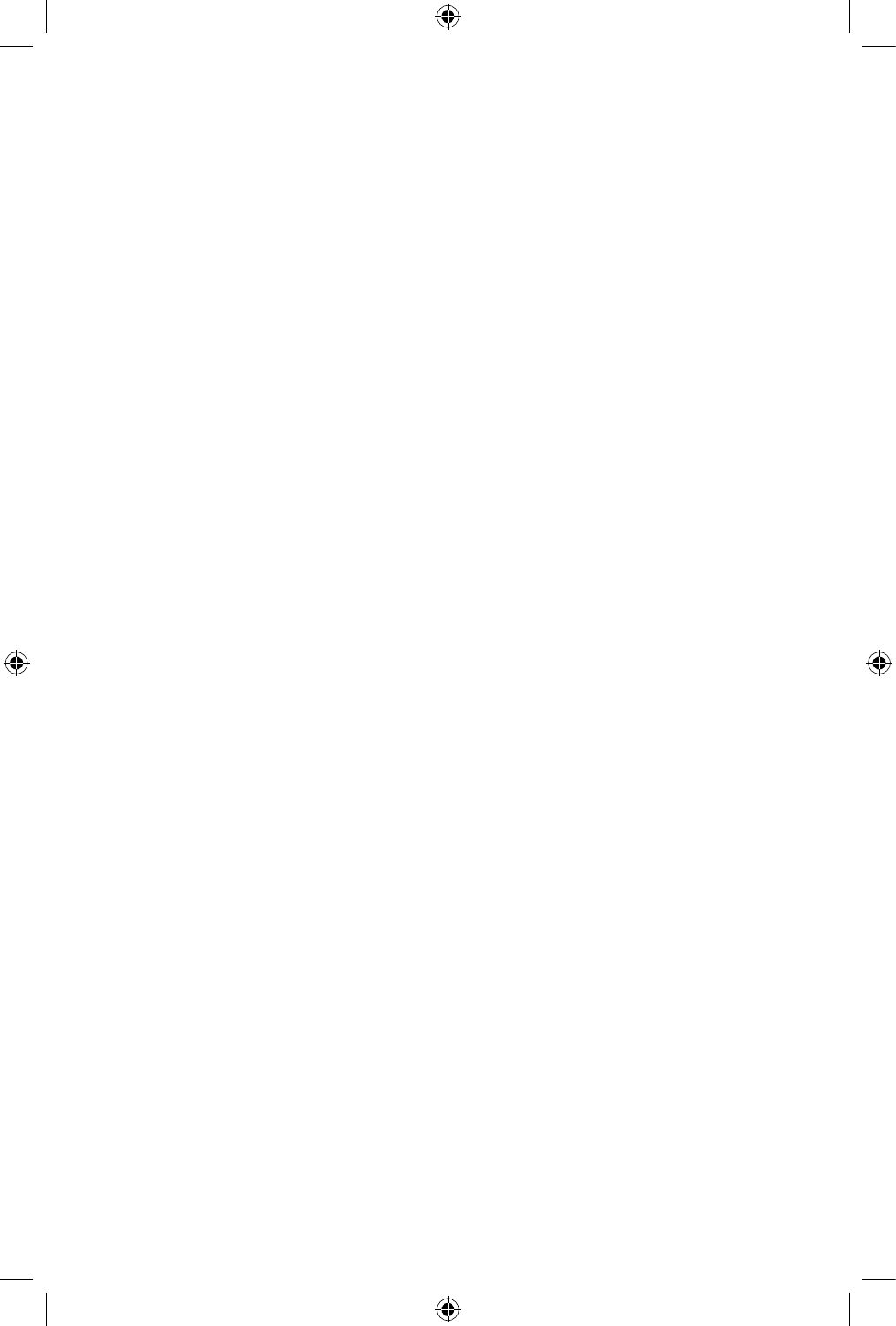#### **Contents**

**Introduction** Americanism and Fordism – and Chaplinism  $\mathbf{I}$ 

1. Constructing the Chaplin Machine

The Constructivist International Encounters the American Comedians

35

2. Red Clowns to the Rescue Biomechanics in Film, Factory and Circus 65

3. No Rococo Palace for Buster Keaton Architectures of Americanism 101

4. The Rhythm of Socialist Construction Soviet Sound Film and the Creation of an Industrial Economy 141

> Conclusion Life is getting jollier, Comrades! 173

> > *Acknowledgements* 195

> > > *Notes*

197

*Index*

223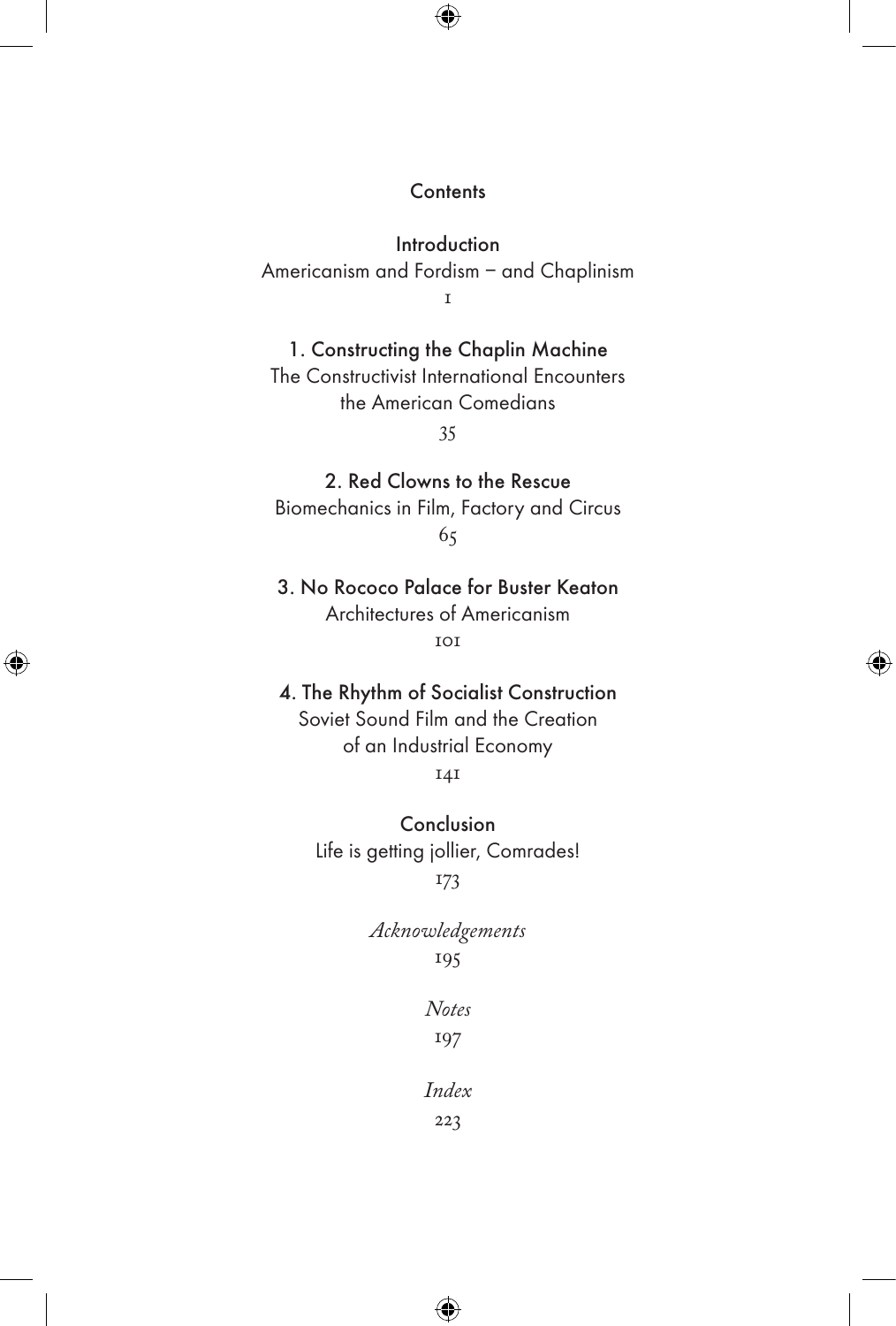# Introduction Americanism and Fordism – and Chaplinism

*Let's examine Lenin's views (in a London music hall) as reported by Gorky. 'Vladimir Ilyich laughed easily and infectiously on watching the clowns and vaudeville acts, but he was only mildly interested in the rest. He watched with special interest as workers from British Columbia felled trees. The small stage represented a lumber yard, and in front, two hefty fellows within a minute chopped down a tree of about one meter circumference.*

*'Well, of course, this is only for the audience. They can't really work that fast,' said Ilyich. 'But, it's obvious that they really do work with axes there, too, making worthless chips out of the bulk of the tree. Here you have your cultured Englishmen!'*

*He started talking about the anarchy of production under capitalism and ended by expressing regret that nobody had yet thought of writing a book on the subject. I didn't quite follow this line of reasoning but he switched to an interesting discussion on 'eccentrism' as a form of theatre art. 'There is a certain satirical and sceptical attitude to the conventional, an urge to turn it inside out, to distort it slightly in order to show the illogic of the usual. Intricate but interesting' [. . .] Let's analyse this extremely important excerpt.*

*1. Lenin is interested in eccentrics.*

*2. Lenin is watching the demonstration of real work.*

*3. He evaluates this first class work as senseless and wasteful: he talks about the anarchy of production and the necessity to write about it.*

*4. Lenin talks about eccentrism in art, a sceptical attitude toward the conventional, and the illogic of the usual.*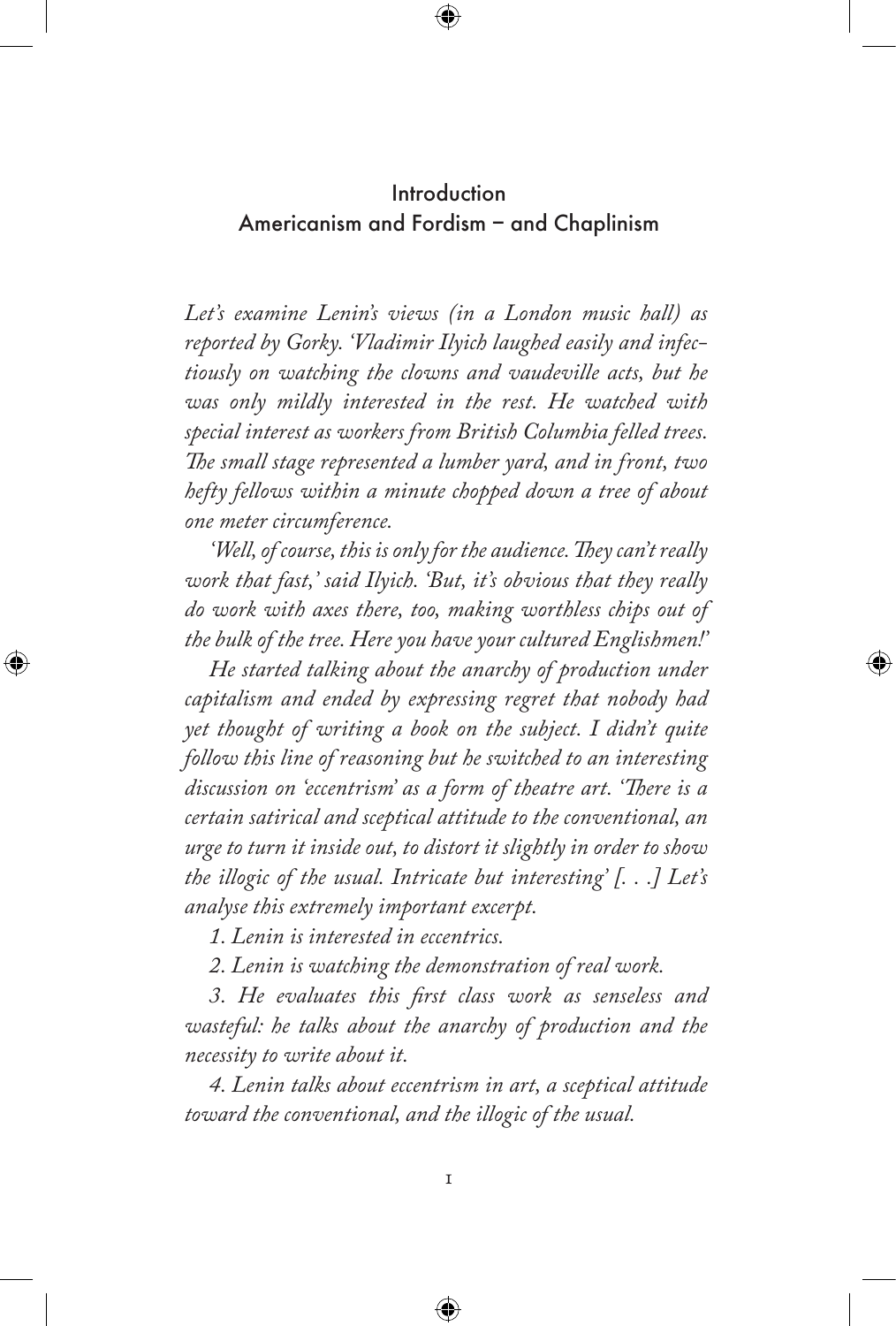*The transition which Gorky missed is that the wastefulness, and so to speak, the absurdity of the capitalist world could be shown through methods of eccentric art with its sceptical attitude toward the conventional.*

Viktor Shklovsky, *Mayakovsky and his Circle* (1940)1

### Pick Up Your Pig Iron and Walk

In his 1911 book *The Principles of Scientific Management*, the American industrial theorist and engineer Frederick Winslow Taylor recounts how he managed to make an ox-like Dutch immigrant called Schmidt carry a seemingly impossible quantity of pig iron in his job at the Bethlehem Steelworks. Taylor has already outlined how the precise measurement and recording of a worker's most minute physical actions by specially trained overseers can be collated, and calculated so as to plan the most efficient series of movements for the purposes of production. When the worker is trained to use these techniques in their work, the result is massive increases in productivity. The problem is that 'it is impossible for the man who is best suited to this kind of work to understand the principles of this science.'2 So, Schmidt is teased by Taylor into increasing his workload by asking him repeatedly if he is a 'high-priced man', and dangling the possibility of a pay rise in front of him, if only he will follow very precisely the dictates of the supervisor:

Well, if you are a high-priced man, you will do exactly as this man tells you to-morrow, from morning till night. When he tells you to pick up a pig and walk, you pick it up and you walk, and when he tells you to sit down and rest, you sit down. You do that right straight through the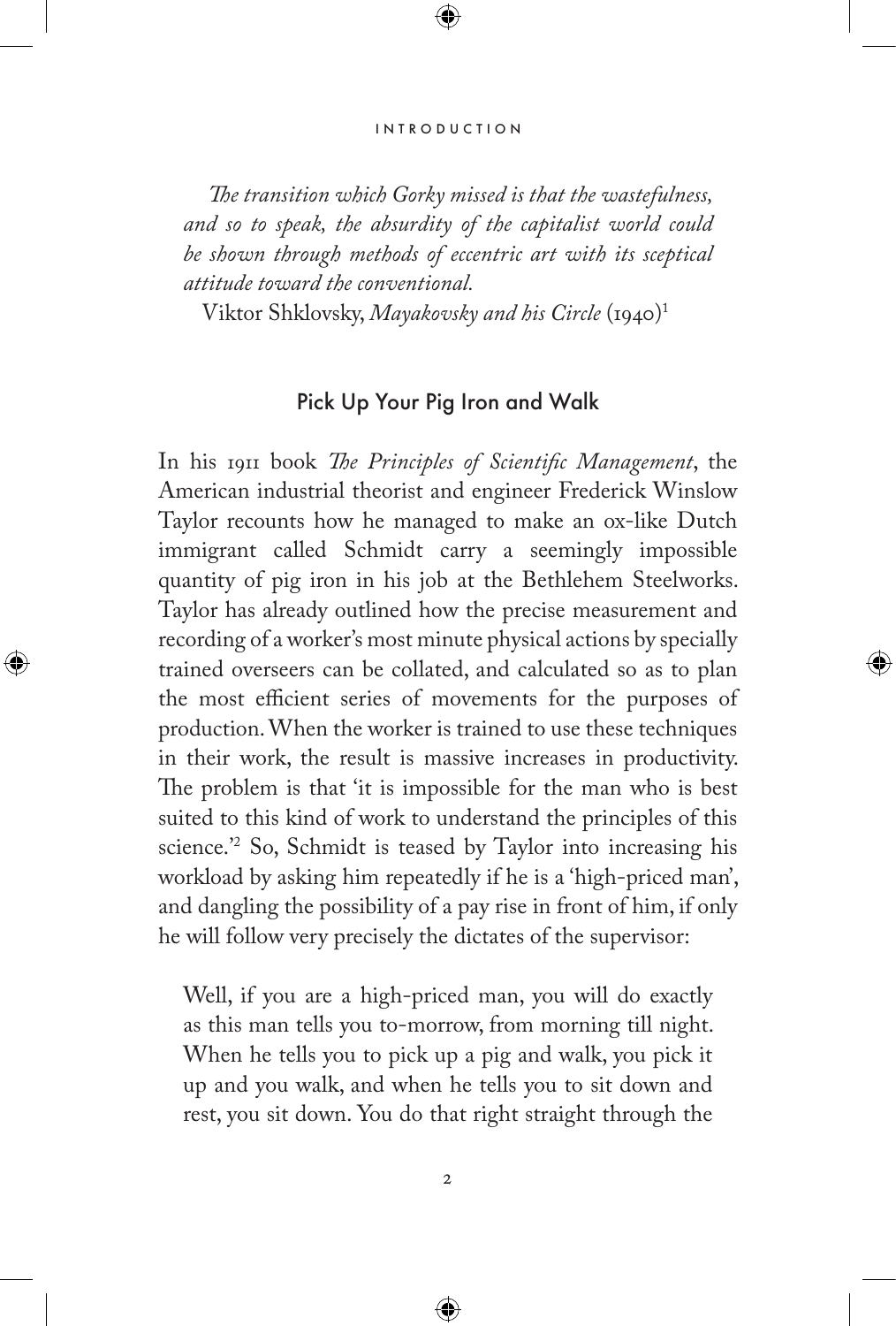day. And what's more, no back talk. Do you understand that? When this man tells you to walk, you walk. When he tells you to sit down, you sit down, and you don't talk back at him. Now you come on to work here to-morrow morning and I'll know before night whether you are really a high-priced man or not.3

Barely able to speak English, as Taylor carefully records ('Vell – did I got \$1.85 for loading dot pig iron on dot car to-morrow?'), Schmidt is nonetheless able to understand eventually what a pay rise means, largely via the harshness of the instruction and the focus on the money at the end of it, as:

with a man of the mentally sluggish type of Schmidt it is appropriate and not unkind, since it is effective in fixing his attention on the high wages which he wants and away from what, if called to his attention, he probably would consider impossibly hard work.4

'This goes on,' writes Bernard Doray in his study of 'Taylorism', 'until Schmidt "sees", and deluded by his desire to be wellthought-of, agrees to accept a fool's bargain which will allow him to make \$1.85 by handling 48 tons of pig iron a day rather than making \$1.15 by handling thirty tons.' Doray continues: 'There is something masterly about this. Were it not for the context, we might be dealing with a stage hypnotist or a circus act.'5 This book is about people who imagined turning industrial labour into a circus act.

In the immediate aftermath of the revolutionary wave of 1917–19, there was perhaps a rather unexpected rise in enthusiasm among the revolutionary leaders for the seemingly oppressive and anti-worker methods being developed in the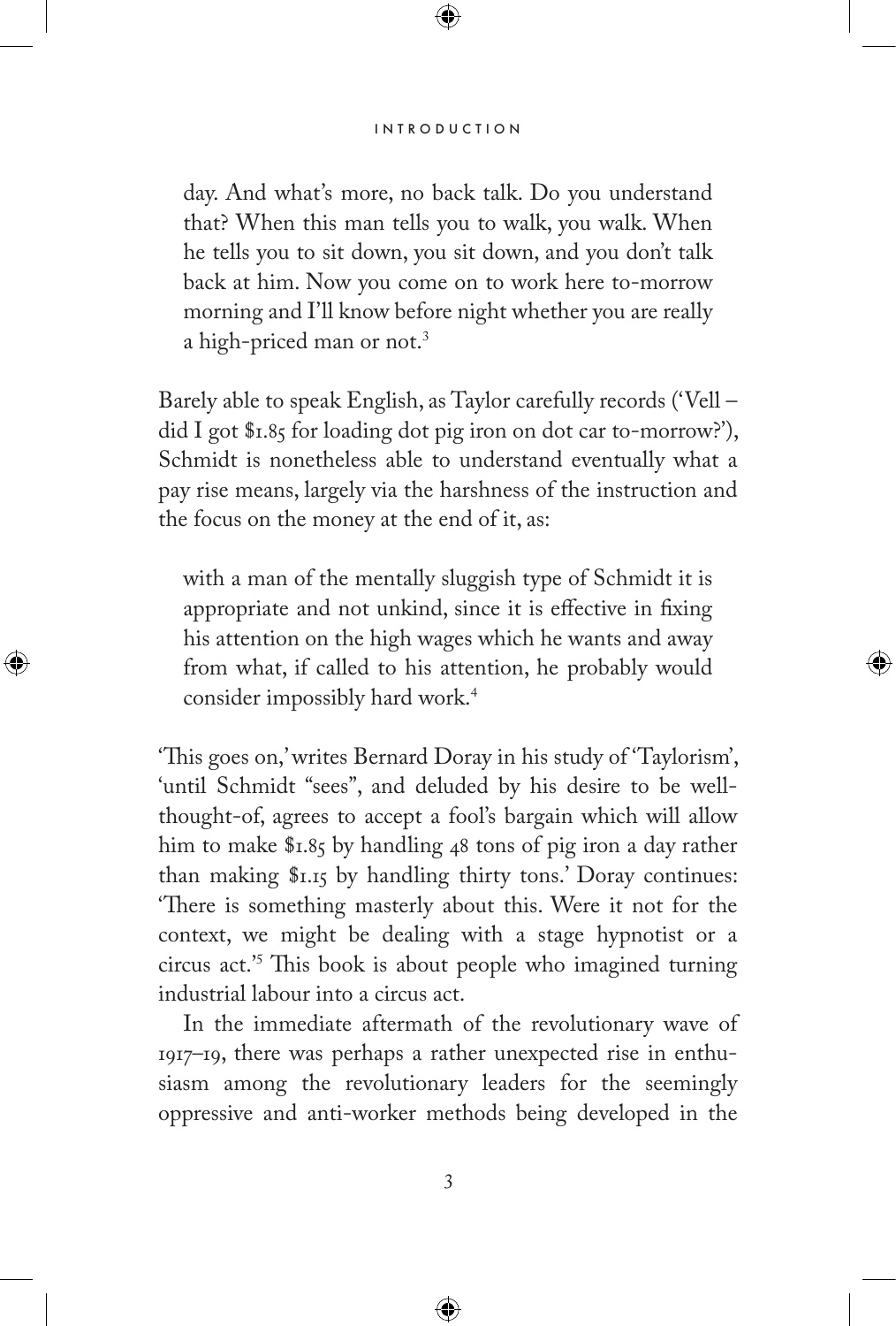industrial north of the United States of America, particularly by Taylor and the 'time and motion' theorists that came after him, and their apparent application in the immense, integrated car factories of Henry Ford. This reached its greatest extent in the new Union of Soviet Socialist Republics, where a former metalworker, trade union leader and poet in the Proletkult ('proletarian culture') movement named Alexei Gastev founded a Central Institute of Labour to train workers in the new socialist state in accordance with Taylorist principles, which had now been taken to the level of being applied even outside of the factory and in everyday life. At the same time, there was a massive rise in the distribution of American cinema and other forms of mass culture, particularly the 'slapstick' comedy of Charles Chaplin, Buster Keaton and Harold Lloyd, along with great adventurers and stars like Douglas Fairbanks and Mary Pickford. As a rule, these are treated as rather separate phenomena. At moments they clash, entirely by accident. In their work on the creation of the Soviet 'planned economy', E.H. Carr and R.W. Davies notice a critique of the new focus on the scientific management of labour, technocracy and assembly line production, summed up by Gastev in *Pravda* as accepting that:

the time has gone beyond recall when one could speak of freedom of the worker in regard to the machine [. . .] Manoeuvres and motions at the bench, the concentration of attention, the movement of the hands, the position of the body, these elementary elements of behaviour become the cornerstone.<sup>6</sup>

At a conference of the Komsomol in 1928, we find a sharp reaction to this among young Communists. 'Chaplin, speaking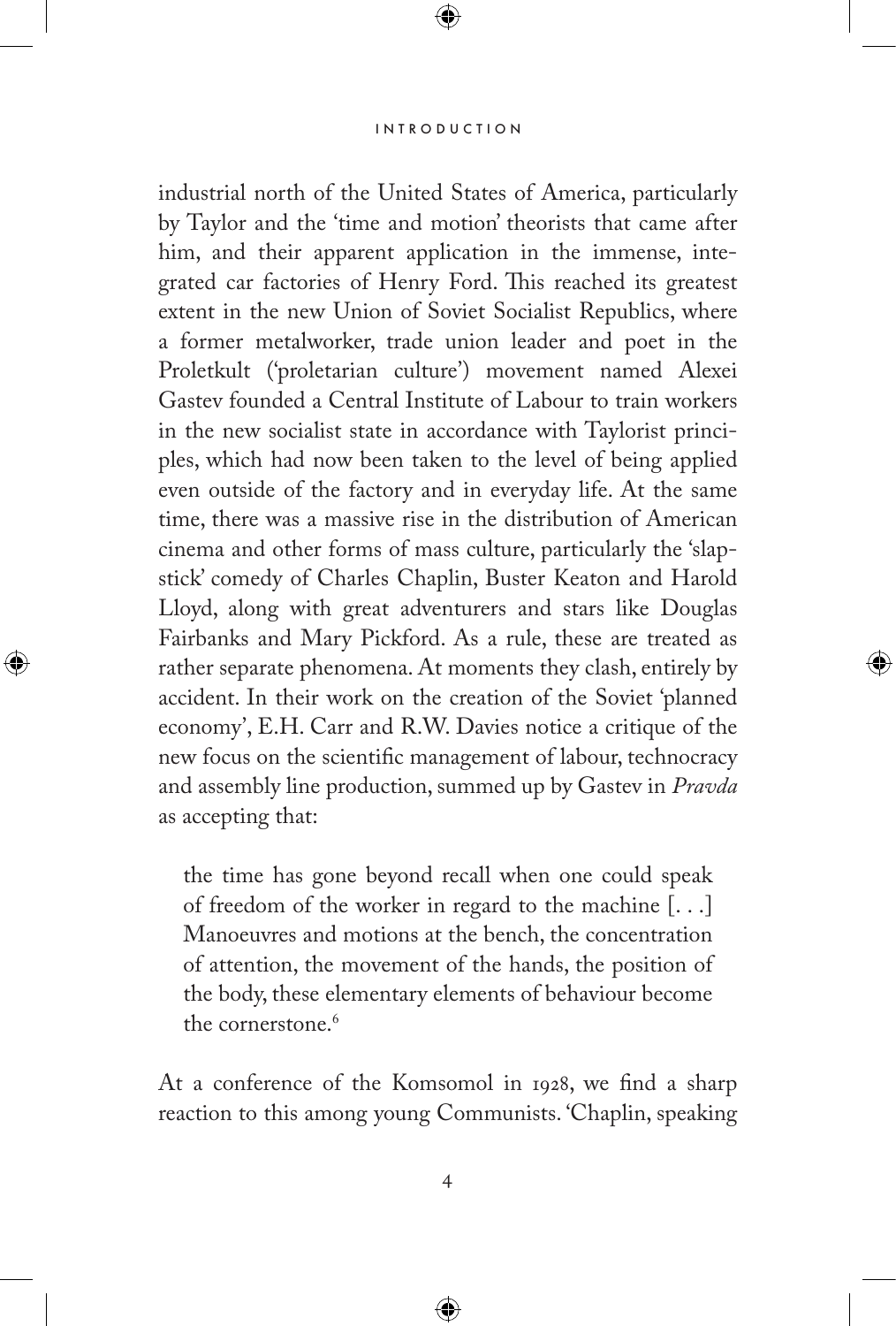for the Komsomol, fiercely attacked Gastev's "anti-Marxist" platform (which makes) the worker an adjunct of the machine, not a creator of socialist production. Gastev in his understanding of the new worker is indistinguishable from Ford.'7

Here, Charles Chaplin's otherwise unknown namesake in the Young Communist League has prefigured the critique of Fordism and Taylorism that the man himself would make in his 1936 film *Modern Times*. But what if scientific management and slapstick comedy were not actually antipodes at all, but instead were closely linked and complementary phenomena?

## The Other American Dream

The setting for this book is an unplanned cultural exchange that took place between three poles. Two of these consisted of the Trans-European route that stretched from Weimar Germany to the ussr; a route common both to the Third International and the international Constructivist movement – which, in a nod to the Comintern itself, described itself in the early 1920s as the Constructivist International<sup>8</sup> – moving between Moscow and Berlin, with various stopping points in between – but with a difficult and ambiguous relationship with Paris, and a practically non-existent one with London and New York.<sup>9</sup> The two countries which are the poles of this movement, the Weimar Republic and the Union of Soviet Socialist Republics, were both the ambiguous product of socialist revolutions, largely administered by self-proclaimed Marxists, both using some form of mixed economy throughout the 1920s in the absence of the World Revolution which was seemingly in the offing between 1917 and 1923. The third entity is 'America'. This should not necessarily denote the actual political space of the United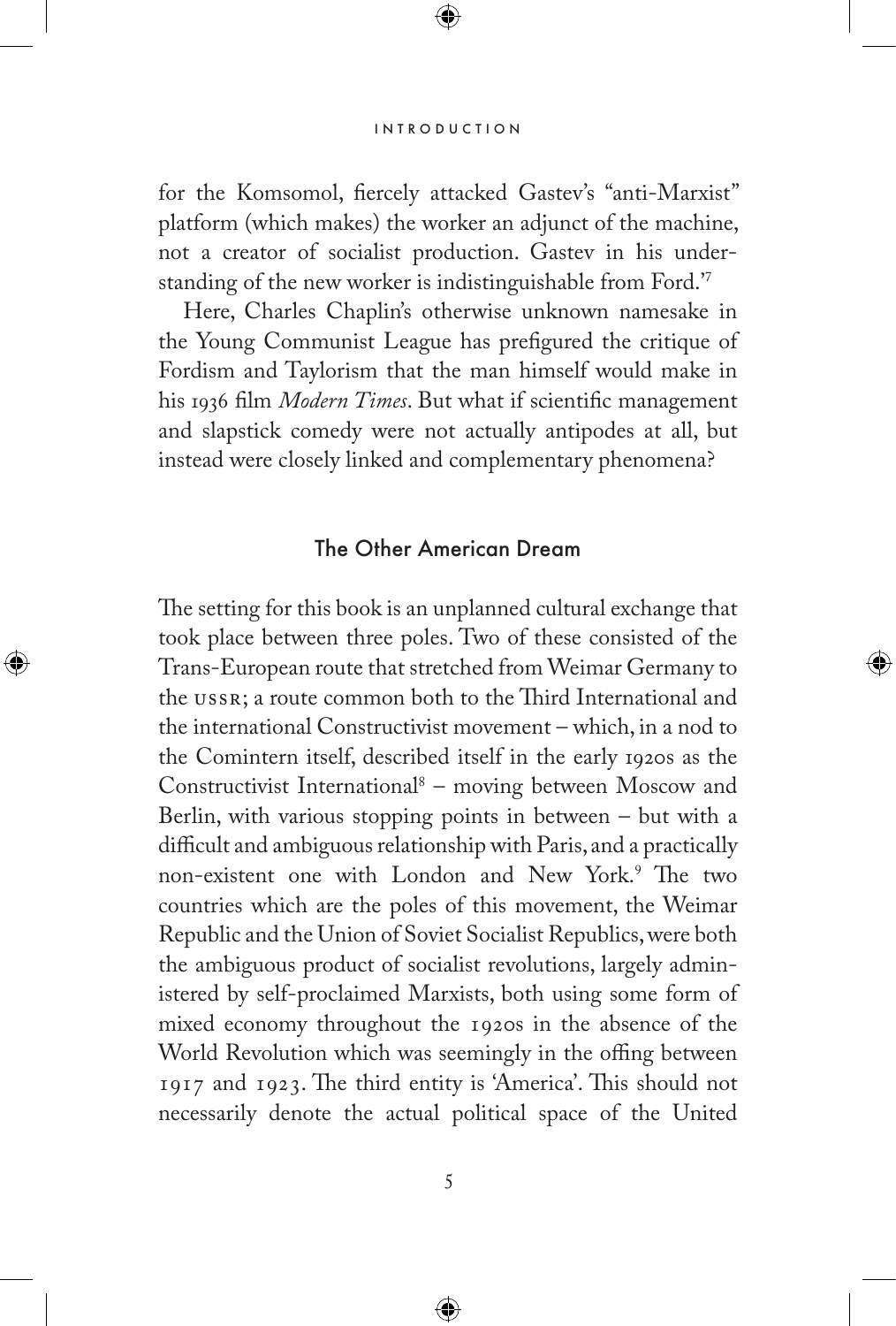

*Soviet Poster for Charlie Chaplin's* City Lights*, 1934*

States of America, but a collection of ideas, technologies, mass produced art objects and archetypes. The United States is the home of the Ku Klux Klan, of the Pinkerton strike-breaking gangs, of the Red Scare and the mechanisation of labour; but 'America' is also the home of Charlie Chaplin, Henry Ford, Thomas Edison, Frank Lloyd Wright, awe-inspiring industrial monuments, mass abundance – and the mechanisation of labour.<sup>10</sup>

'America' was the place where humankind had begun to shape nature to its will, 'the Motherland of Industry', a land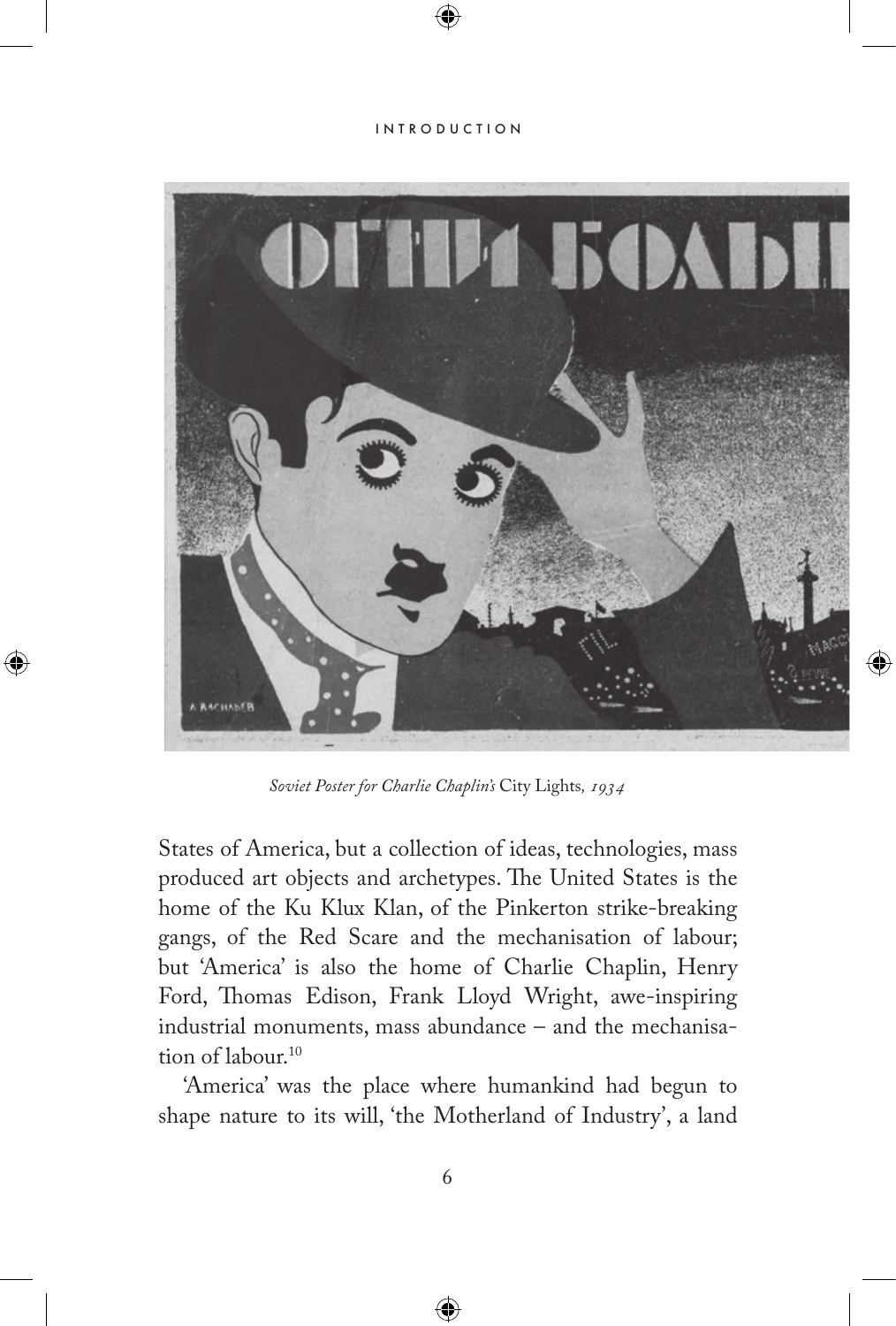

of social peace and astounding technological dynamism, and occasionally our protagonists had to remind themselves that it was also a political adversary. Yet the fact that very few of the figures who will populate this book actually visited the United States, and that even those who did formulated their ideas about 'America' beforehand, meant that for them America was a dream, not a place. It was, in fact, the locus for a gigantic act of collective dreaming on the part of both political activists and politicised aesthetes, as well as a focal point for the populations they attempted to mobilise (or whose mobilisations they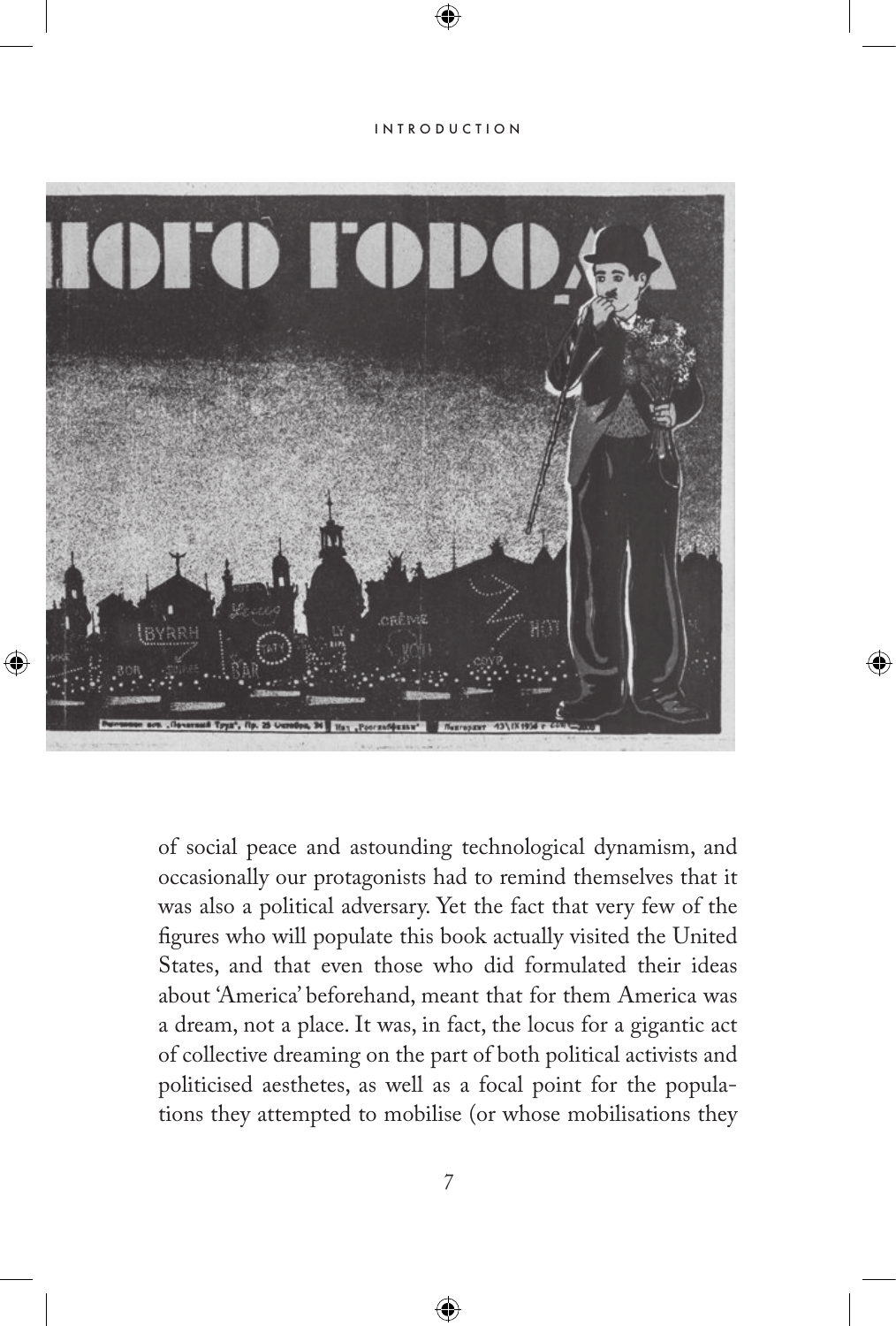were forced to respond to). 'America' was, then, for the political aesthetics of the Moscow–Berlin axis in the 1920s, a series of dream-images – fantasy projections conveyed in architectural projects, in poetry, in advertising and propaganda posters, attempts to will an Americanised communism into being via imagination and reverie.<sup>11</sup>

To a large degree, previous analyses of these dream-images, such as Richard Stites' *Revolutionary Dreams*, 12 Susan Buck-Morss' *Dreamworld and Catastrophe* and Stephen Kotkin's *Magnetic Mountain*, have focused on the element of industrial dreaming that is common throughout the period. For all its virtues, this can lead to neglect of the popular, collective and directly political elements in this dreaming. Accordingly, it is necessary to discuss Chaplin *and* Ford *and* Lenin, to connect Edison *and* Frank Lloyd Wright *and* Walter Rathenau – to discover a more conflicted, comic, collective form of American dreaming. The deep involvement in 'American' popular culture on the part of the Constructivist avant-garde does not fit with the occasionally still prevalent notion of an elitist high modernism aloof from popular forms and mass culture. Yet, what took place in the 1920s was a reciprocal process, a tense and ambiguous dialogue. In this, the Constructivist obsession with American mass media could not be further from the more recent celebration of popular culture as consisting in little 'resistances' against sundry 'totalising' forces, whether state power, class analysis, economic planning or modernism itself. This was one of the central claims of postmodernism in the 1980s, emerging at a couple of removes from the notion of popular subcultures as a form of 'resistance through rituals', developed by the likes of Dick Hebdige and Stuart Hall at the Birmingham School of Sociology. By contrast, the 1920s largely didn't see an uncritical celebration of popular culture, or a patronising elevation of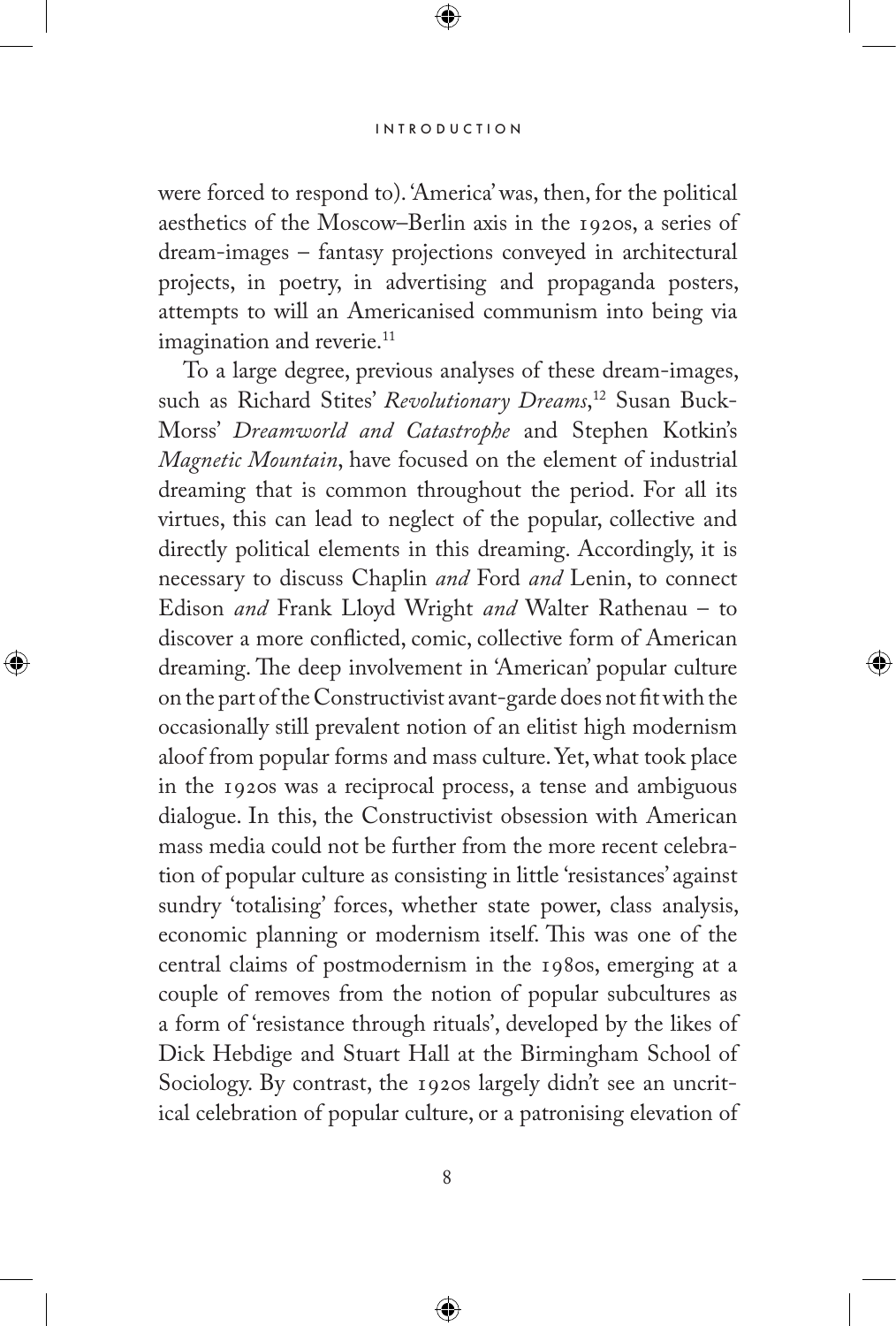an undialectically formulated 'popular taste' above the efforts of intellectual avant-gardes. Rather, there were a series of critical engagements, where certain elements in a given object or form would be borrowed, some emphasised, while others were rejected as reactionary or not politically useful.<sup>13</sup>

These dream-images are not purely celebratory, and nor are they purely Fordist and Platonic – they are thoroughly historicised, and they undergo a series of morphings and warpings depending on place and politics. The same photograph – and it is usually a photograph of 'America', rather than a first-hand experience – becomes a multitude of different images. The parameters of the present work are, as we have noted, summed up in a series of proper names: Ford plus Chaplin plus Lenin. This work aims to give all three equal emphasis, displaying and analysing in its fullness the interplay between industrial organisation, comic entertainment and socialist politics in the aesthetics of the avant-garde. This is in order to treat the political aesthetics of the time in immanent terms, welding each element together, rather than imposing a Cold War (or post-Cold War triumphalist) grid on them. If at one point histories of the avant-garde were criticised for emphasising aesthetic affinities and alliances rather than political affinities, it seems that now the reverse move must be made – to emphasise the concrete centrality of the political context.14

Bertolt Brecht claimed in 1932 that 'photography is the possibility of a reproduction that masks the context. The Marxist (Fritz) Sternberg [. . .] explains that from the (carefully taken) photograph of a Ford factory no opinion about this factory can be deduced.'15 This is no doubt true of the industrial propaganda and *Neue Sachlichkeit* industrial photography he was referring to, and while a single photograph of a factory can tell us very little about the direct relations of production